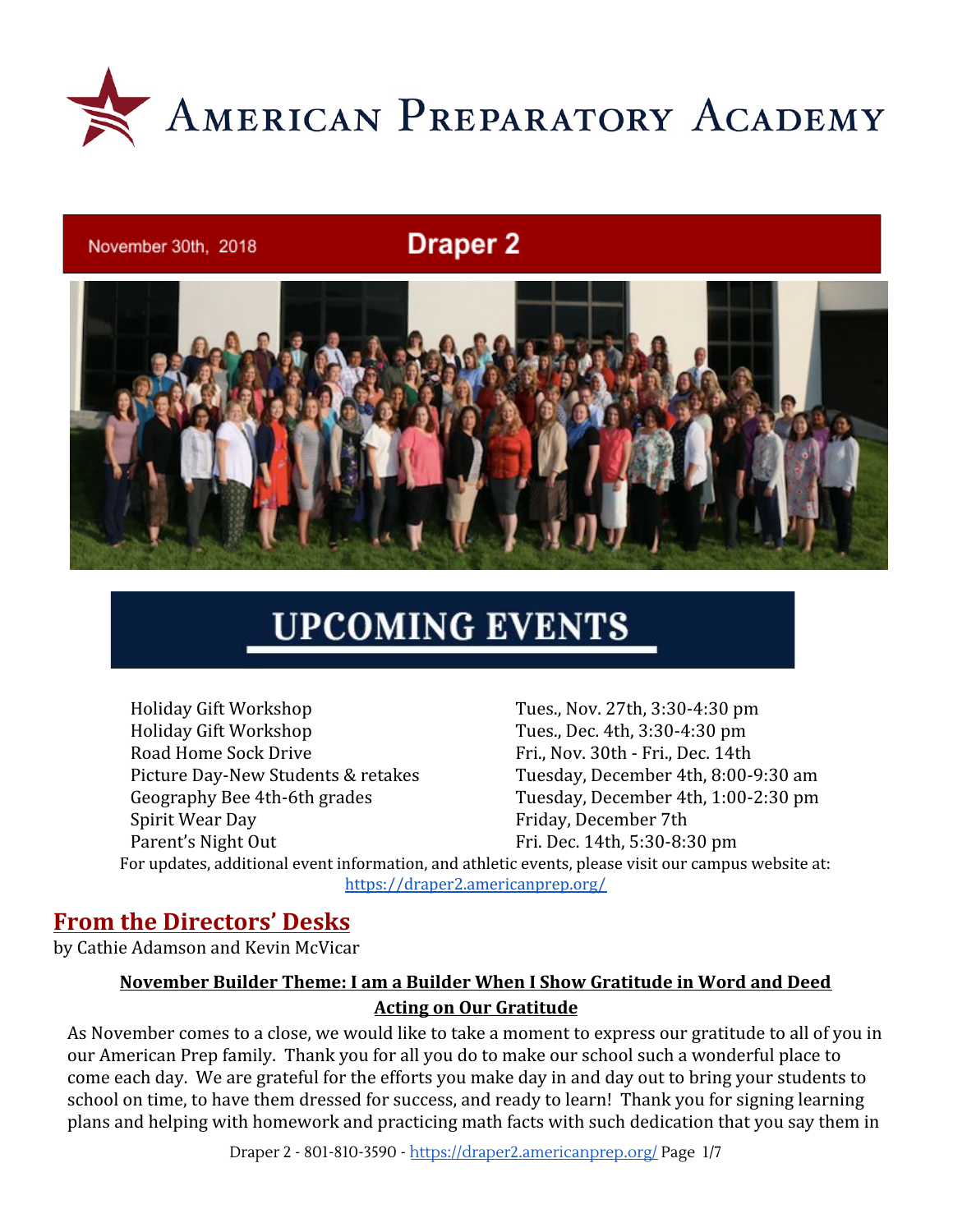

your sleep! Thank you for your willingness to volunteer. Each of you brings something unique to our school community and we appreciate your generous gifts of time and talent. It is a privilege to teach your children and we are grateful for this opportunity you have given us. Thank you!

## **Uniform Guide Updates-Winter Weather**

As winter weather is coming on, we find a need to clarify our K-6 uniform policy and we have also made some changes. Please see below!!

1. Baby, it's cold outside!!! Please remember to send your children with a coat for outside play, with gloves and hats when appropriate. If they don't have the proper clothing, they won't be allowed outside!

2. These boots were made for walkin'!!! Every year we have questions about boots. Once the snow hits, students may want boots to wear on the playground. If they are snow boots, that is great - we will ask that students change into shoes when they come inside but snow boots can be really great on the playground - warm, skid-proof, etc! Unfortunately, the "dress boots" many girls wear have VERY slippery soles and don't do well in snow or ice. They really were made for walking in climate controlled hallways! But not so much for a slippery playground! Please consider that our playgrounds sometimes do have snow on them!

3. BRRR! Currently our K-6 girls can wear navy pants **under** their skirts, but we are expanding that option to allow K-6 girls to wear navy pants **instead** of their skirts if they wish. In an effort to help girls in K-6 to stay warm, they may wear navy pants instead of their skirts or under their skirts, whichever they choose. Watch the online uniform guide for instructions on what type of navy uniform pants are permitted. It should be updated in the next day or two with the style guides. Friday uniform has not changed - khaki pants or skirts are still options for Friday.

We are excited to have a healthy and happy winter. Thank you for preparing your children for the upcoming season of snow and wet weather.

### Carolun Sharette Executive Director

### *To clarify, here is what is in the uniform guide that was sent to all of you Wednesday, November 21st -*

"Navy Slacks for our Elementary girls, (UNIFORM STYLE)

Cargo, Denim, tight-fitting, or corduroy pants are not allowed. Navy uniform style pants only. No outside pockets, no tapering from knee or ankle, no skinny pants.

### \***These are the only brand and style of navy slacks K-6 girls may wear. \***

Approved Pant #1 French Toast Girls Adjustable Waist Pant Item #1315B

Approved Pant #2 French Toast Adjustable Waist Pleated Pant Item #1522B"

[https://www.frenchtoast.com/product/girls+adjustable+waist+pant+girls+4-6x.do?sortby=ourPicks](https://www.frenchtoast.com/product/girls+adjustable+waist+pant+girls+4-6x.do?sortby=ourPicks&from=fn)

### [&from=fn](https://www.frenchtoast.com/product/girls+adjustable+waist+pant+girls+4-6x.do?sortby=ourPicks&from=fn)

Please note that for our K-3 girls, they will be allowed to wear the pants under their jumpers. If the slacks are worn without a jumper, a sweater vest or buttoned up cardigan must also be worn. White shirts are never worn by themselves.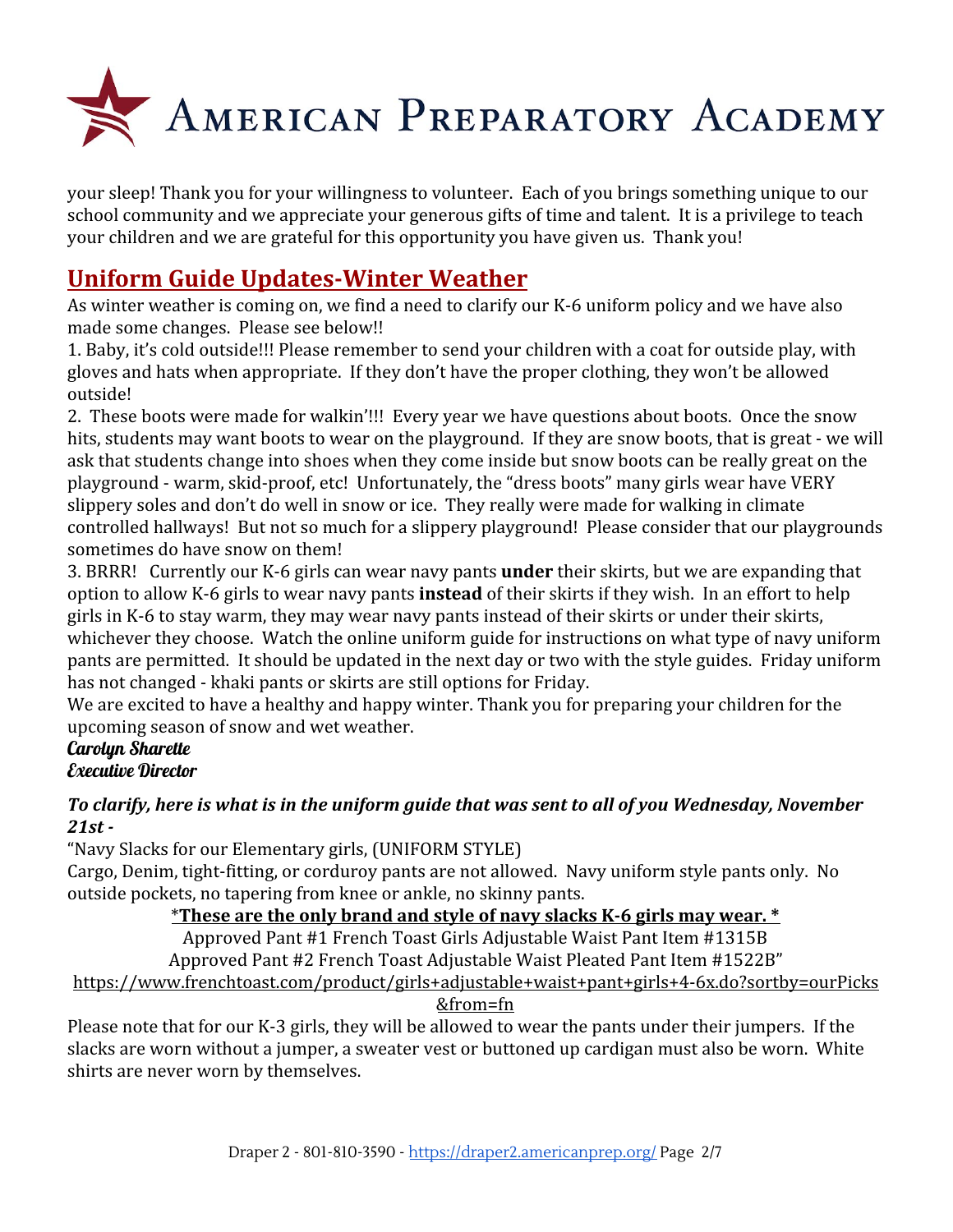

# **School Lunch**

The menu for December AND January is now available! A CHANGE in January is that we are offering the muffin and breadsticks EVERY WEEK! These are the 2 most popular items.

You can now order online - the link for online ordering can be found here: <https://www.americanprep.org/school-lunch-program/>

### **Family Support Organization - Volunteer Opportunities**

Staff Appreciation is quickly approaching. Before we know it, February will be here and it will be time to shower our staff with love and appreciation. Our theme for this year is "Our staff is the greatest in the World". With 132 staff members, this is a big undertaking and we are in need of more help to pull this all off. If you would like to be involved, we would LOVE to have your help. Please email me at [nharman@apamail.org](mailto:nharman@apamail.org) or come to our next meeting on December 17th at 1:00 pm in the conference room.

Also, don't forget to turn in your Boxtops to your class, they really do add up. The batch that was recently turned in earned us \$545.00. If you don't want to clip and store physical Boxtops, there is an app that you can download that will allow you to scan receipts and turn them in digitally. Go to your App store and you are looking for **"Box Tops Bonus App-School Fundraising. General Mills Inc."**

*The funds brought in through the Box Top program will go toward updating and adding books to our classroom libraries.*

Thank you so much for your help as every little bit helps.

### Nicole Harman

FSO Director Draper 2 [nharman@apamail.org](mailto:nharman@apamail.org)

### **Character Development**

by Mandy Brown **ROCK THE SOCKS!**

Did you know that 30% of Utah's Homeless are children? Let's show them we care! We accept new or gently used and laundered socks of any size, color, or style. Your students can drop off donations in their elementary homeroom or secondary 4<sup>th</sup> period classroom. The drive starts TODAY! Thank you for your generosity!

### **DATE AND TIME CHANGE for 5th and 6th grade ambassador events:**

#### **Fifth Grade THURSDAY, Jan. 17th, "Celebrate" THURSDAY, Mar. 21st, "Rodeo Round Up" \*\*1:45 to 4:15 p.m.**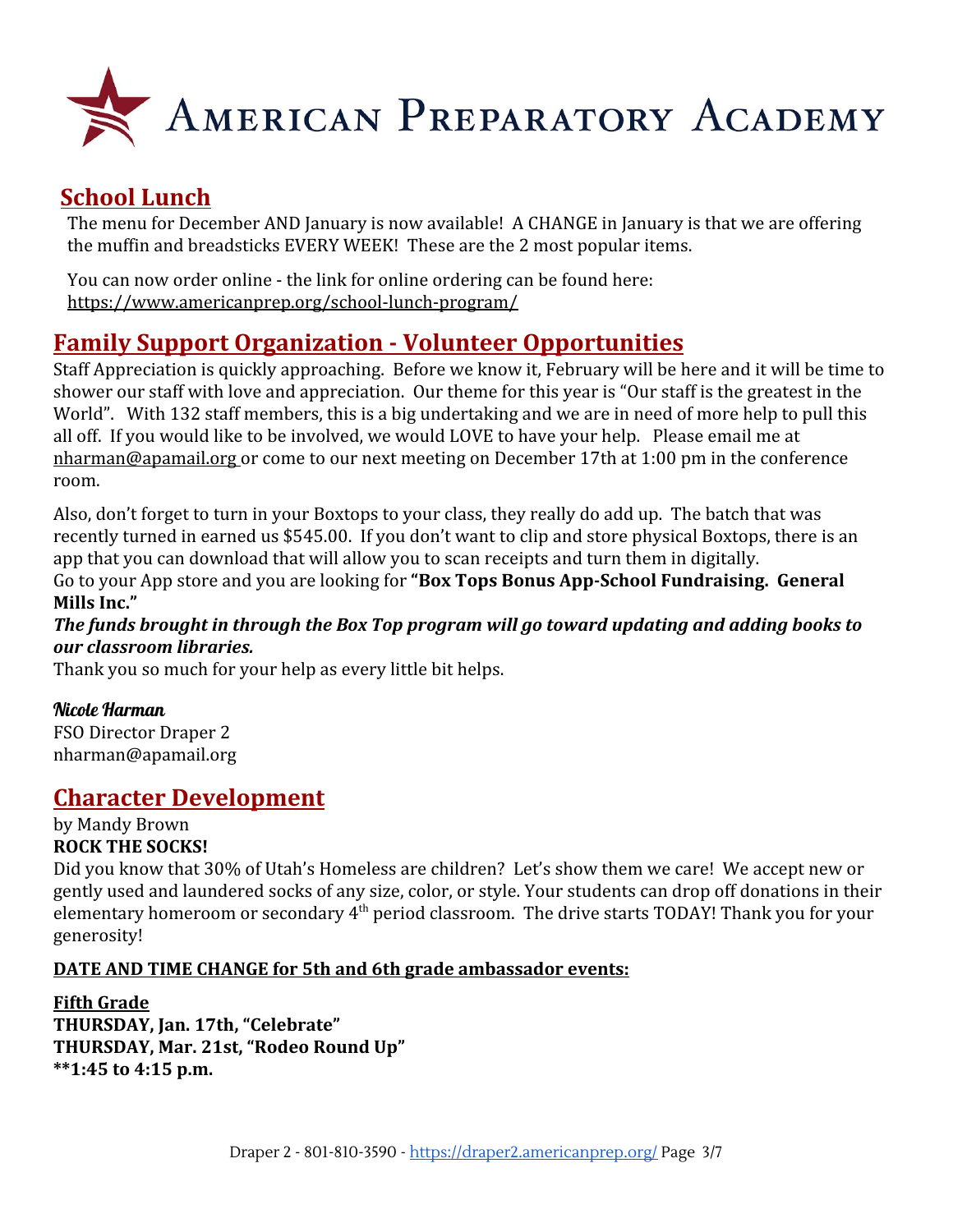

#### **Sixth Grade THURSDAY, Jan. 24th, "Celebrate" THURSDAY, Mar. 28th, "Rodeo Round Up" \*\*1:45 to 4:15 p.m.**

*Please note that these events now go AFTER SCHOOL. Please put the dates and times on your calendars now. It is worth re-arranging piano lessons or missing a sports practice just two times this year for your student to participate in these amazing events! Thank you for your support!*

# **From Curriculum**

Unfortunately, sometimes our students' textbooks and library books get lost or damaged. We are diligent in collecting lost/damaged book fees so we can purchase those replacements for our students to use. We are not able to accept replacement books provided by parents but have different options to help with the reduction of and payment of fees. Please contact Pam Gibbons at [pgibbons@apamail.org](mailto:pgibbons@apamail.org) for help or questions.

### **Reading University**

Thanks in part to our RU reviewers, so far this year we have added 165 books to the RU list. In total we have added 1,700 books to the RU list in the last 4 years. We are grateful for this help and the great quality of books we are able to have students read.

To see some of the recently added books, go to the DRA2 site on [americanprep.org](http://americanprep.org/), Resources, and Reading University. There can be found newly published books added to current RU series, new great books by list and highlighted by the blog. Check it out!

#### **Sixth Grade RU Reading Challenge**

Remember that the reading challenge ends Dec. 10th and the Reading Log needs to be turned in that day in order to participate in the pizza discussion and voting. So many of our students are close! You can do it!

### **General School Information**

#### **Picture Day, Tuesday, December 4th, 8:00 - 9:30 am**

Bell Photography will be here to take the pictures of our new students who have enrolled since our October 9th picture day. Please make sure to come looking your best in your best uniform. If you are interested in any re-takes, please contact your homeroom teacher so they can schedule a picture for your student.

#### **Spirit Wear Day**

The first Friday of every month is Spirit Wear Day! Students and Staff get to wear their favorite APA logo item on top with regular Friday dress standards on the bottom. Our next Spirit Day is Friday, December 7th. The front office now has some of the Spirit Wear items available for purchase and would be happy to assist you..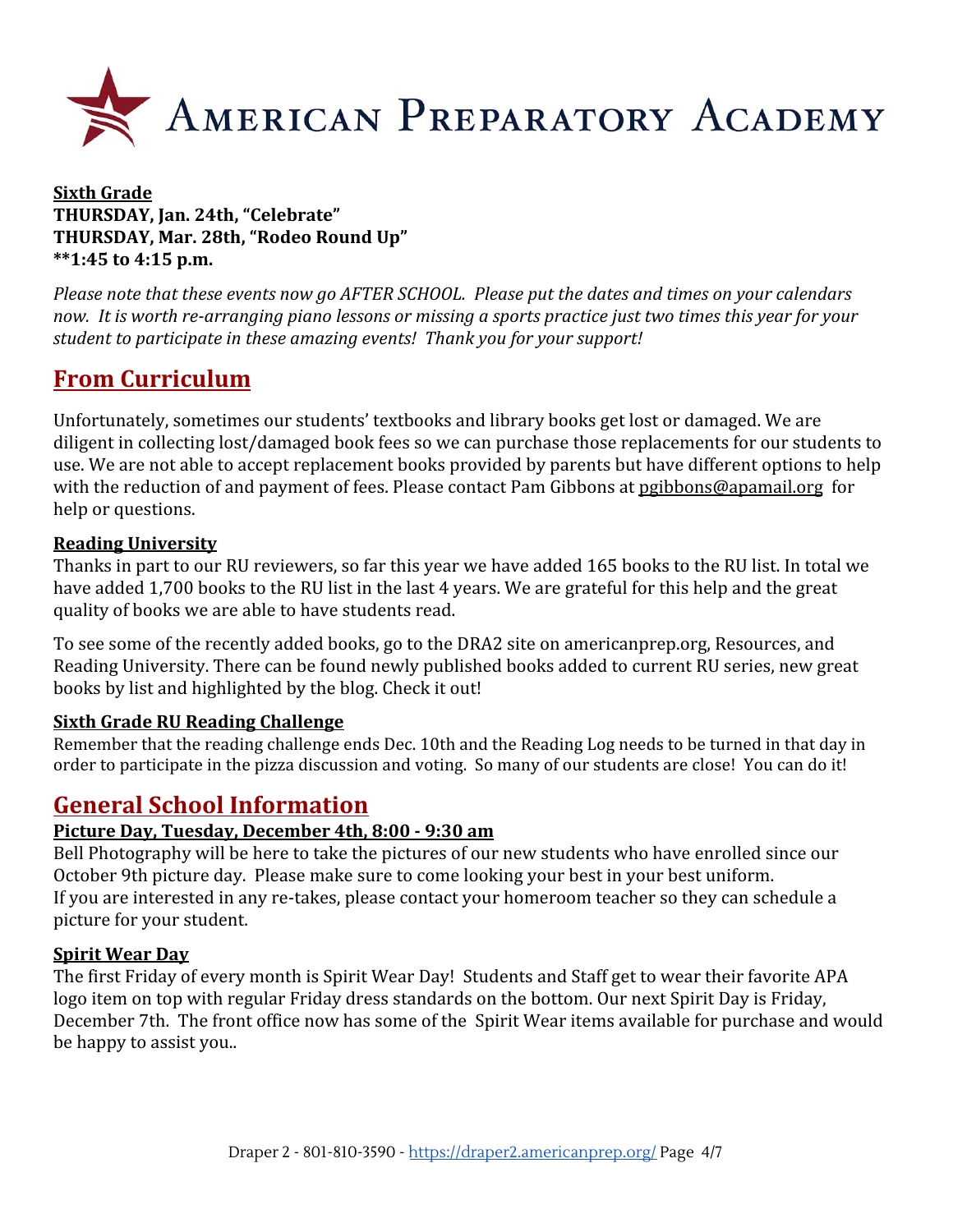

# **From the Front Office**

### **FROM THE FRONT OFFICE:**

As we've implemented our new **Leave Your Student's Forgotten Lunch On The Lunch Cart** procedures, we want to give a special SHOUT OUT to our awesome Lunch Ladies, Ms. Marcotte and Ms. Kim, for delivering said forgotten lunches to their owners! Some classes start lunch at 11:00 am so please try to bring it in before then.

We have enjoyed getting to know so many of you parents!! When you come to the school, even if it is for something simple like dropping off a docket, and even if we know you, we still need you to check in at the office. We understand it might be inconvenient, but it's very important for the safety of our students.

Thanks to all the moms and dads, grandmas and grandpas, cousins and neighbors who have had your ID ready to show when checking out your student! We know it would be nice to be able to skip this step when you're already late for your Dentist Appointment, but we really appreciate you being ready in advance and keeping our students and staff safe.

### **Carpool Corner**

As the Winter driving season approaches, please exercise a bit more caution, especially when entering and exiting our property. Making the right hand turn can be tricky with any snow or ice. Also, please make sure your students are dressed warmly while they wait for you at the curb. As always THANK YOU to all of the parents being considerate and not turning left during our peak carpool times.

### **Volunteer Opportunities!!**

YOU are needed in lots of many ways to keep YOUR school up and running in the way it should be. We ALWAYS do what's best for kids and your kids love seeing you here helping out. Below you will find lots of different opportunities to volunteer. Please consider coming in and helping out!

**\*Carpool Volunteer link** (if you'd like to help it run as smooth as silk!) **[https://www.signupgenius.com/go/20F0A45AEA828AAFC1-carpool](https://www.signupgenius.com/go/20F0A45AEA828AAFC1-carpool1)1**

### **\*Front Office Volunteers Needed**

Hello, Families! Thank you so much to those who have come in to help! It's a fun volunteer assignment and we really appreciate your help. **The busiest time where help is needed the most is from 9:30-11:30 am . Please sign up now!**

Here is the link to sign up: <https://www.signupgenius.com/go/20f0544adac2ba1f58-american>

### **Love And Logic -**

### **The Best Consequences**

Have you ever been at a complete loss for an effective consequence? One of the most common requests we get is - "*Can you give us a list of consequences?"*

The reason you won't find this in any of our materials is that effective discipline involves far more than simply picking the right consequence. It involves building and maintaining loving relationships so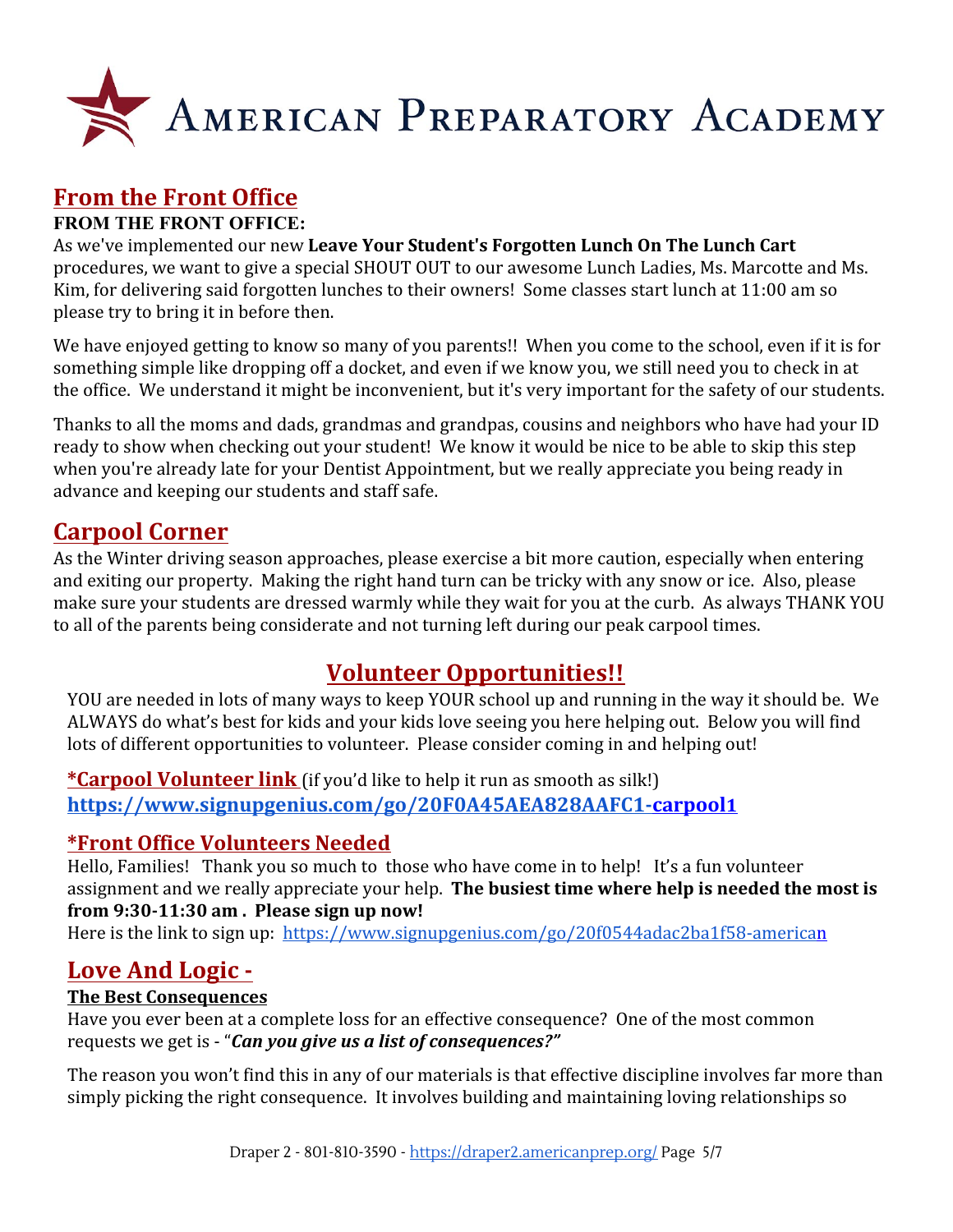

that: (a) kids are less likely to rebel; and (b) they experience genuine remorse when they blow it. It also involves setting effective limits, sharing control within these challenges.

With this said, there are a variety of consequences that often outperform the others. It's called "restitution." We at Love and Logic call it the "Energy Drain" approach. Performing restitution means to restore. It means to make things right by performing any action that repairs the inconvenience or damage inflicted on another.

It's the preferred type of consequence because it:

Leaves kids seeing they can solve the problems they create.

Requires real thought, action and learning.

Builds healthy self-esteem and efficacy.

Meets the need to reconnect when relationships have been damaged.

While it's not always possible to repair a concrete object, it's almost always possible to replace energy drained from another person. Having kids replace voltage they sap is the approach of choice, particularly with youth who feel poorly about themselves and need to see they are capable of doing good.

The next time your child drains somebody's energy, you may want to experiment with saying:

"This is so sad. What an energy drain. How are you going to replace that energy?" Then provide some options, such as:

"Some other kids decide to do extra dishes."

"Others decide to wash the person's car inside and out."

"Some decide to stay home instead of being driven to practice."

Be positive and thankful about their energy replacement efforts. Don't try to make them feel bad, and don't be surprised if they appear to enjoy replacing your energy.

Kids don't have to feel horrible to learn from restitution. In fact, many will feel good about it. When this happens, it often translates into fewer battles for everyone involved.

To learn more about this approach, and what to do if your child refuses to replace your energy, listen to our audio, "*Love and Logic Magic When Kids Drain Your Energy."*

Thanks for reading!! Our goal is to help as many families as possible.

### Dr. Charles Fay

**To receive the Love and Logic newsletter and tips, go to their website: <https://www.loveandlogic.com/>**

# **YEARBOOK 2018/2019!!**

**Come one, come all, get your Draper 2 Elementary yearbook!! Yearbooks are now on sale.** Cost: **Pre-sale pricing now through March 3, 2019: March 4, 2019 through April 12, 2019:**

\$15.00 - soft cover \$20.00 - soft cover

\$20.00 - hard cover \$25.00 - hard cover

**ONLINE ORDERS ONLY, starting Monday, Nov. 5th!! PAYMENT FOR YEARBOOKS WILL NOT BE ACCEPTED AT THE SCHOOL.**